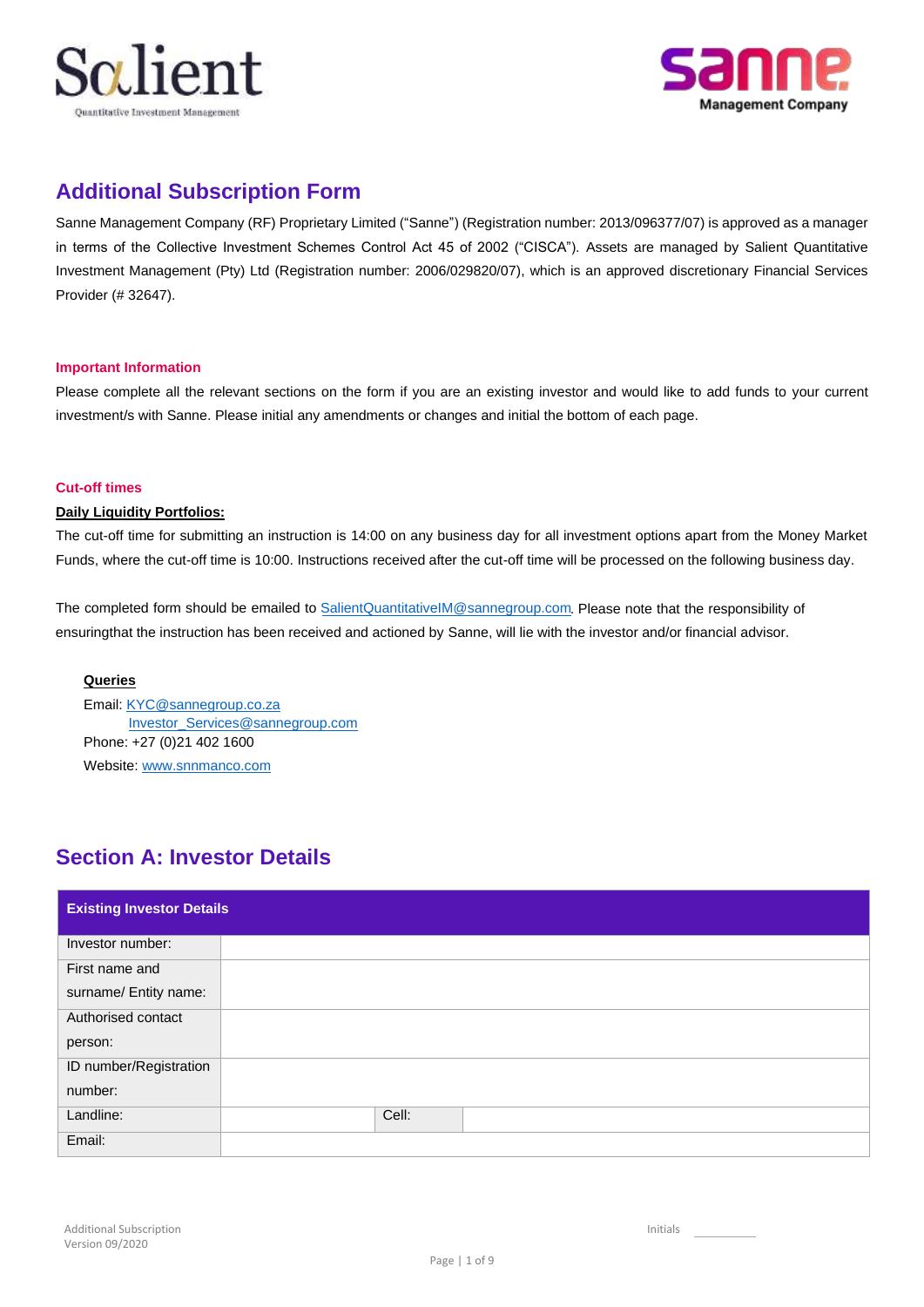



### **Source of Funds\***

| Source of funds for this transaction (The origin of the funds involved in a business relationship or single transaction, and includes |         |  |                |             |  |  |  |  |  |
|---------------------------------------------------------------------------------------------------------------------------------------|---------|--|----------------|-------------|--|--|--|--|--|
| both the activity that generated the funds as well as the means through which the funds were transferred):                            |         |  |                |             |  |  |  |  |  |
| Salary                                                                                                                                | Savings |  | Sale of Assets | Inheritance |  |  |  |  |  |
| Other (please specify):                                                                                                               |         |  |                |             |  |  |  |  |  |

## **Section B: Investment Option**

| Name of Portfolio                 | <b>Class</b> | <b>Investment Amount</b> | Investment<br><b>Management</b> | <b>Income Distribution</b> |         |  |  |  |
|-----------------------------------|--------------|--------------------------|---------------------------------|----------------------------|---------|--|--|--|
|                                   |              |                          | <b>Fees</b>                     | <b>Re-invest</b>           | Pav-out |  |  |  |
| SalientQuants SA SNN Retail Hedge |              |                          |                                 |                            |         |  |  |  |
| Fund                              |              |                          |                                 |                            |         |  |  |  |

Investments into a Qualified Investor Hedge Fund may only be made by investor who satisfy the following criteria:

- has demonstrable knowledge and experience in financial or business matters that enables the investor to assess the risks and merits of an investment into a hedge fund portfolio, or
- has appointed a Financial Services Provider (FSP) who has demonstrable knowledge and experience to advise the investor regarding the risks and merits of a hedge fund investment.

#### **Methods of Payment**

Electronic internet transfers may take up to two business days to appear in the bank account. Units may only be purchased upon receipt of documentation and funds into the account. Please attach proof of transfer.

Please be advised that no cash deposits are allowed.

### **Fund Banking details**

In accordance with the requirements under the FIC Act, we do not reflect our banking details on our forms. In order to meet our obligations in this regard, we will first establish and verify your identity before we will send our banking details to you.

# **Section C: Financial Advisory**

Complete this section if you receive advise from a Financial Advisor

| <b>Contact Details</b>    |        |       |  |  |
|---------------------------|--------|-------|--|--|
| Full Name & Surname of    |        |       |  |  |
| <b>Financial Advisor:</b> |        |       |  |  |
| FSP Name:                 |        |       |  |  |
| Contact No:               | Email: |       |  |  |
| Address:                  |        |       |  |  |
|                           |        | Code: |  |  |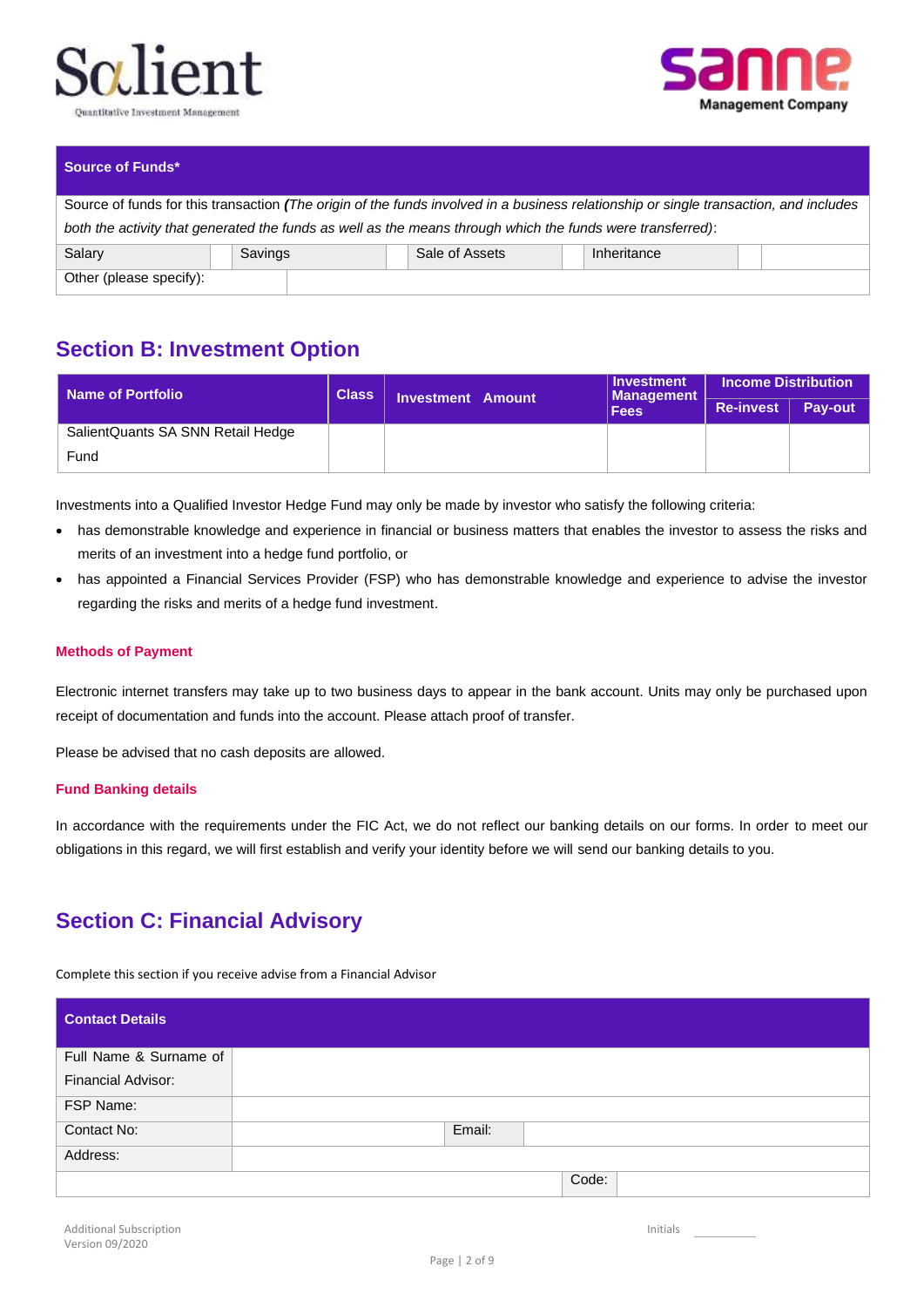



| FSP Licence Number:            | Licence Category:              |  |
|--------------------------------|--------------------------------|--|
| <b>Financial Advisor Code:</b> | VAT Number (if<br>applicable): |  |

### **Declaration**

I, the appointed Financial Advisor for this investment application declare that:

- I am licensed to render services in respect of this product.
- I have made the disclosures required in terms of the Financial Advisory and Intermediary Services Act No. 37 of 2002 ("FAIS") and subordinated legislation thereto, to the investors.
- I have read the application form and the terms and conditions of this investment and have explained them to the investor. To the extent they apply to me, I agree to be bound by the contents of this application form.
- I confirm that the Manager is the primary accountable institution, in terms of the FIC Act and is responsible for the identification and verification of the investor and myself. This application will only be processed on completion of such identification and verification.
- I have explained all fees that relate to this investment to the investor/s and understand and accept that the investor/s may withdraw his / her authority for payment at any time, in writing.
- My personal information may be used by the Manager in the normal course of business to provide the products and services and the Manager may retain any information for purposes of investment transactions, processing and administration, and to communicate directly with me. Personal information will not be given or sold to any third parties. The Manager will disclose or report personal information if and when required to do so by law or any regulatory authority, and to our employees, or agents who require such information to carry out their duties.
- I will forward all investor documents to the investor as soon as I receive them.

| Signature of Financial |                                                   |
|------------------------|---------------------------------------------------|
| Advisor:               |                                                   |
| Name of Signatory:     |                                                   |
| Place:                 | Date:<br>mm<br>$\circ$<br>$\vee$<br>- y<br>$\vee$ |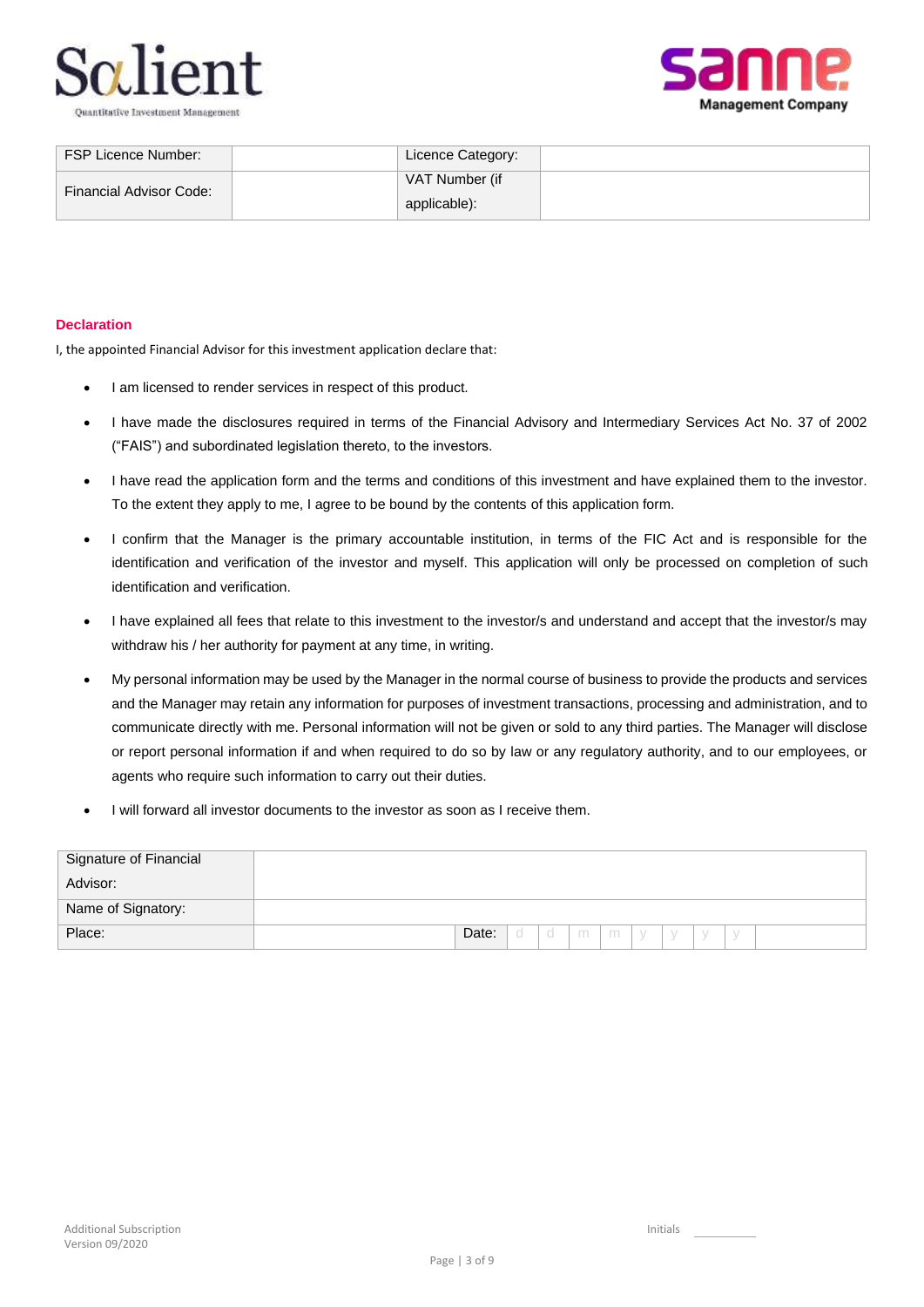



### **Financial Advisor Fees**

I hereby confirm that the Financial Advisor whose details are recorded in Section C above is my appointed Financial Advisor and I agree to the payment of the following fees:

- Initial Advice Fee:  $\%$  (applied to each contribution received exclusive of VAT).
- Ongoing Advice Fee: % (per annum of the market value of the portfolio, charges by means of unit reduction and paid to the Financial Advisor monthly in arrears, exclusive of VAT).
- I may instruct Sanne to cease paying the ongoing advisor fee at any time.

Signature of the Investor or Authorised Representative:

\*Should you be investing in more than one portfolio with different fees having been agreed upon with your Advisor, please submit a signed letter detailing this, together with your application. If above fee is not completed it will default to zero.

## **Section D: Protection of Personal information**

Sanne may collect, process, disclose or use your personal information for the purpose of providing the product and/or service which you have requested in the normal course of business.

Sanne is required to process and keep investor and investor representative information to perform its obligations lawfully, fairly and competently.

Sanne will disclose or report personal information if and when required to do so by law or any regulatory authority. We may also share your personal information with our employees, agents, sub-contractors, with other entities within the Sanne group, with your adviser and/or their duly appointed agent, where directed. We will only collect information that we need for that purpose.

Sanne may share information with companies within the Sanne Group of companies and service providers with whom we have a business agreement to process such information on our behalf or to those who render services to us.

Sanne Group is an international business and located in different geographical locations. In such instances Sanne will ensure that sufficient legislation or agreements are in place for the information to remain adequately protected. You are entitled to request access to the information we have collected, processed and shared. All processing of personal information will be done in accordance with applicable laws and Sanne privacy policy.

## **Section E: Term and Conditions**

- Sanne provides access to many portfolios offered by the market. Should you require any financial planning assistance, please consult your financial advisor as Sanne may not provide financial advice in respect of any investment.
- This application form together with the Main Deed and Supplemental Deed will form the legal agreement between the investor, Sanne and the asset manager. The agreement will be administered in terms of CISCA. Sanne may in its sole discretion accept or reject the investor's application form.
- The Sanne portfolios shall be priced to reflect the Net Asset Value ("NAV") prices as at the last day of the month, or the price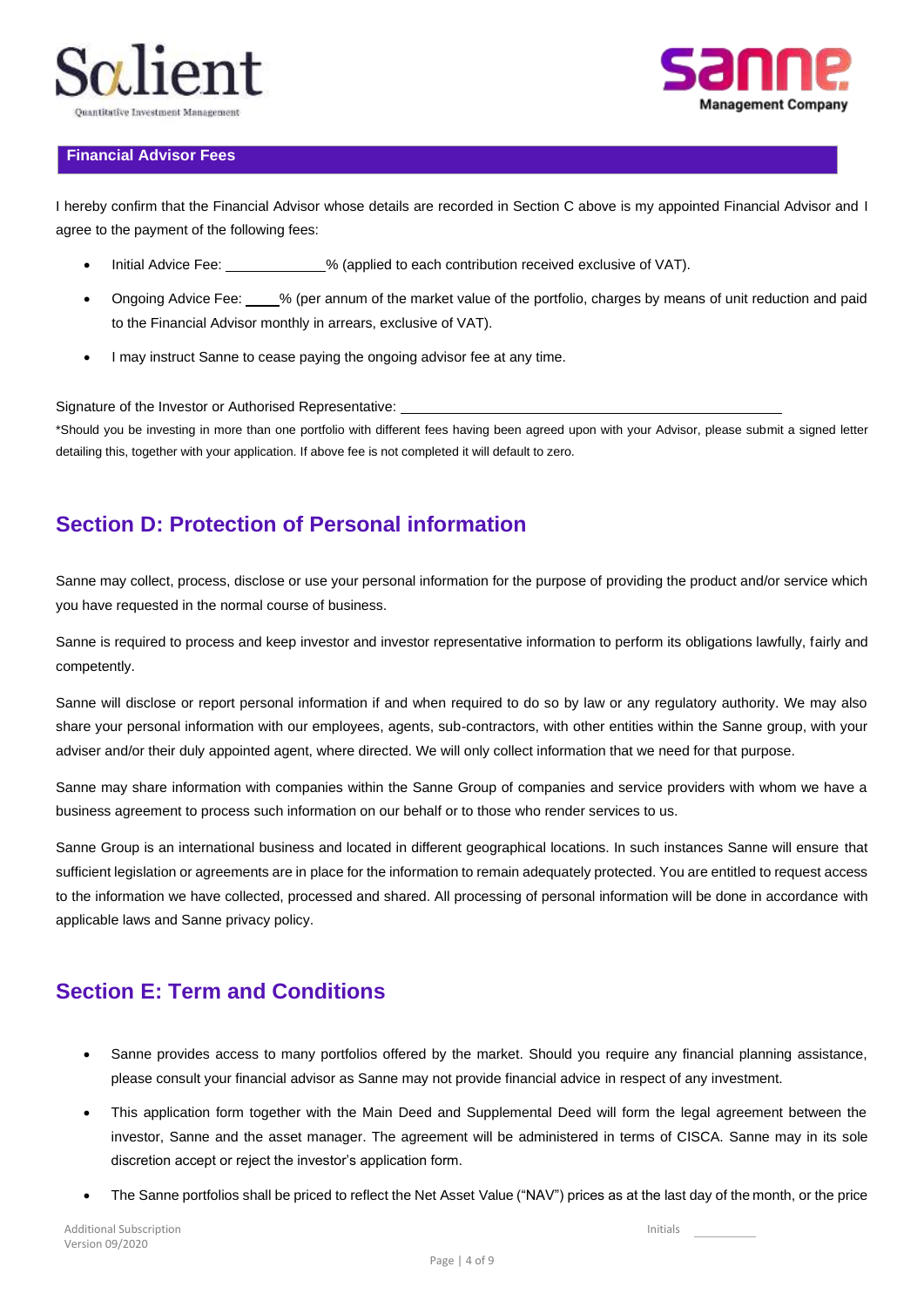



of the day.

- statements are thus net of all fees. including any income accruals, less any permissible deductions from the portfolio. Participatory interests on investor Participatory interests are calculated on a NAV basis by determining the total market value of all assets in the portfolio,
- requirements of CISCA and the relevant deeds. Participatory interests will be purchased and repurchased by the manager at the NAV calculated in accordance with the
- notes on execution of transactions. Tax certificates are generated and distributed annually. Quarterly reports are available for download from the Sanne Website. Sanne will email monthly statements and contract
- in accordance with their mandates. Sanne may, at its discretion, close portfolios to new investors and existing investors to enable the portfolios to be managed
- the last NAV. Any proceeds from the termination shall be paid to the investor recorded in this application form. shall be repurchased on the first business day of the following month after notification of termination at the ruling price of Sanne reserves the right to terminate this contract by giving a calendar months' notice to the investor. Participatory interest
- versa. For the purpose of this agreement, unless the context indicates otherwise, the singular shall include the plural and vice
- Commission and incentives may be paid and if so, would be included in the overall costs.
- (investor or financial advisor). The responsibility of ensuring that the instruction has been received and actioned by Sanne will lie with the instructor
- No cash payments will be accepted, and a proof of payment must accompany all EFT payments.
- being supplied by the investor or his/her financial advisor. due to occurrences beyond the control of Sanne, nor will Sanne be liable for any loss incurred due to incorrect information Sanne will not be liable for any damages or losses of whatsoever nature arising out of Sanne's failure to action this instruction
- through the sale of assets at weaker prices. assets in a portfolio and the delayed sale/repurchase of corresponding units. This is done to avoid prejudicing other investors In certain circumstances (such as large redemptions), Sanne may employ ring-fencing, which is the separation of underlying
- Copies of verification documentation requested in this application form must be provided. Proof of payment must be that the requirements of the FICA have not been complied with. any loss or damage of whatsoever nature arising from the inability of Sanne to process this application form due to thefact obliged to process this application form until it has received the verification documentation and Sanne will not be liable for provided once the due diligence has been completed and the banking details have been provided. Sanne will not be

•

104 Interest Policy. recoup the bank charges charged on the section 104 bank account from the interest earned in line with Sanne's Section allocation may earn interest in line with the Sanne's Section 104 Bank Account Interest Policy. Sanne reserves the right to of any commission or omission by Sanne, which is a result of an obligation imposed on Sanne by FICA. Deposits awaiting The investor indemnifies and holds Sanne harmless against any loss or damage which the investor may suffer as a result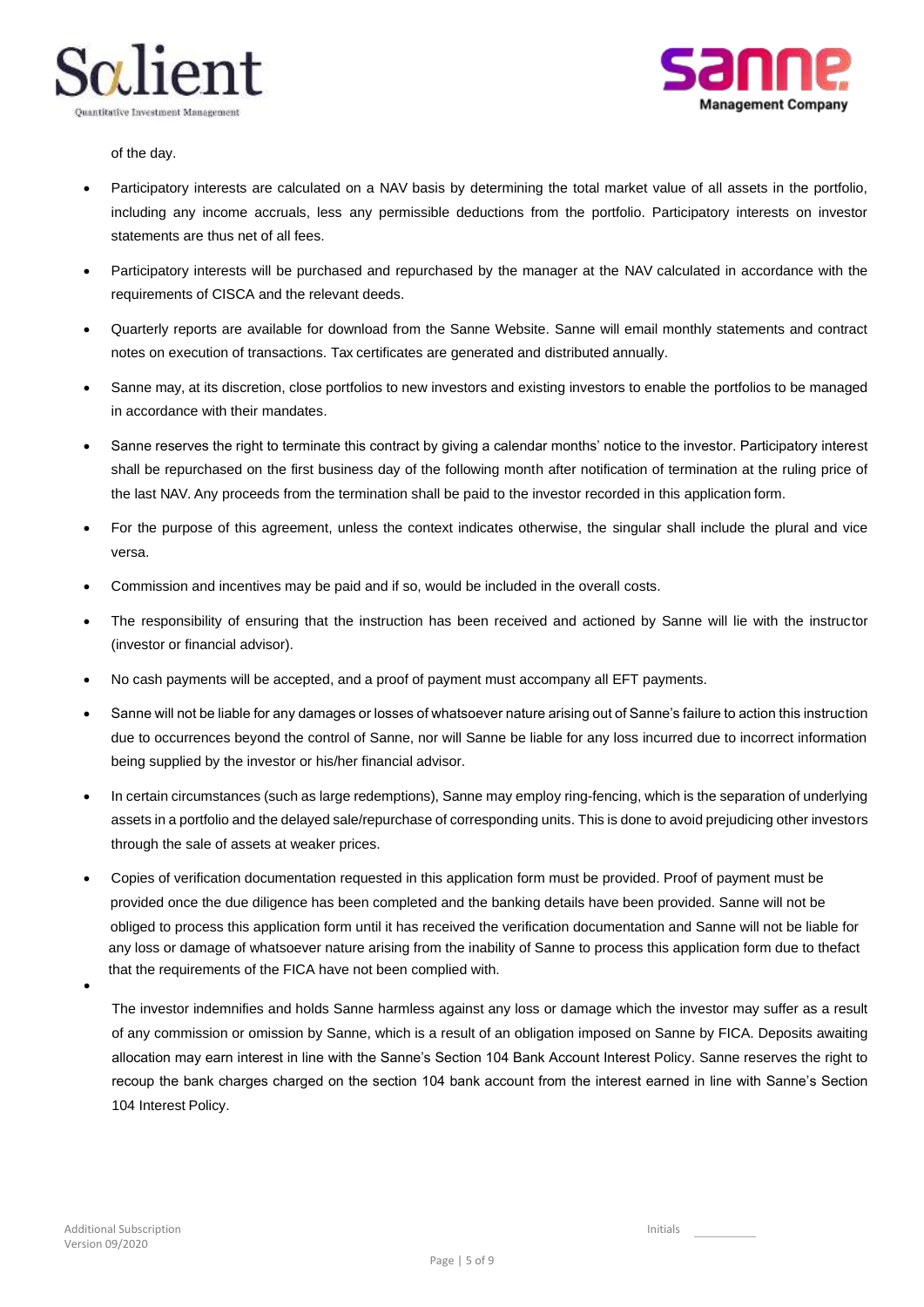



## **Section F: Investor Declaration**

- I have read and fully understood all the pages of this application form and agree to be bound by the provisions of this application form.
- I warrant that the information contained herein is true and correct, and that if this application form is signed in a representative capacity, I have the necessary authority to do so and that this transaction is within my powers.
- I am aware of the charges and fees, the total expense ratio, investment objectives, risk factors and income distributions applicable to my investment as set out in this form and in other documentation provided to me.
- I am acting for my own account and that I have made my decision to enter into the investment and as to whether the investment is appropriate for me independently, based upon my own judgment, and upon advice from such advisors as I may deem necessary.
- I declare that I am are not relying on any communication from Sanne, whether written, oral or implied as investment advice or as a recommendation to enter into the investment.
- I confirm that all funds invested with Sanne are not the proceeds of unlawful activities and that I have not contravened any anti-money laundering and tax legislation. I have complied with and will continue to comply with all relevant legislation, including but not limited to FICA and the Income Tax Act.
- I have read and understood the terms and conditions.
- I understand that Sanne will only be able to process investments on receipt of funds into the appropriate bank account, proof of deposit, and all relevant FICA documentation.
- I will notify Sanne immediately if my tax residency or FATCA or equivalent classification changes in the future.
- I accept full responsibility for informing Sanne of any changes in current identification information provided (e.g. change of address, surname change, contact, banking details etc.) on the prescribed form.
- I acknowledge that Sanne will not be held liable for delays or losses incurred due to incomplete or inaccurate information on the application forms or insufficient or incorrect submission of FICA information. I also acknowledge that Sanne will not be held liable for delays or losses incurred due to delays caused by the financial advisor.
- I acknowledge that the responsibility in ensuring my instruction has been received and actioned by Sanne lies with me.
- Sanne will not be responsible for any failure, malfunction, or delay of any networks, electronic or mechanical device or any other form of communication used in the submission, acceptance and processing of applications and/or transactions. Sanne will not be liable to make good or compensate any investor or third party for any damages, losses, claims or expenses resulting there from.
- I acknowledge the transaction cut off times set out herein and agree to comply with such cut off times.
- I confirm that Sanne may accept instructions from my financial advisor or any authorised third party who has been appointed and authorised by me in writing.
- I authorise Sanne to accept and act upon instructions by facsimile or e-mail and hereby waive any claim that I have against Sanne and indemnify Sanne against any loss incurred as a result of Sanne receiving and acting on such communication or instruction.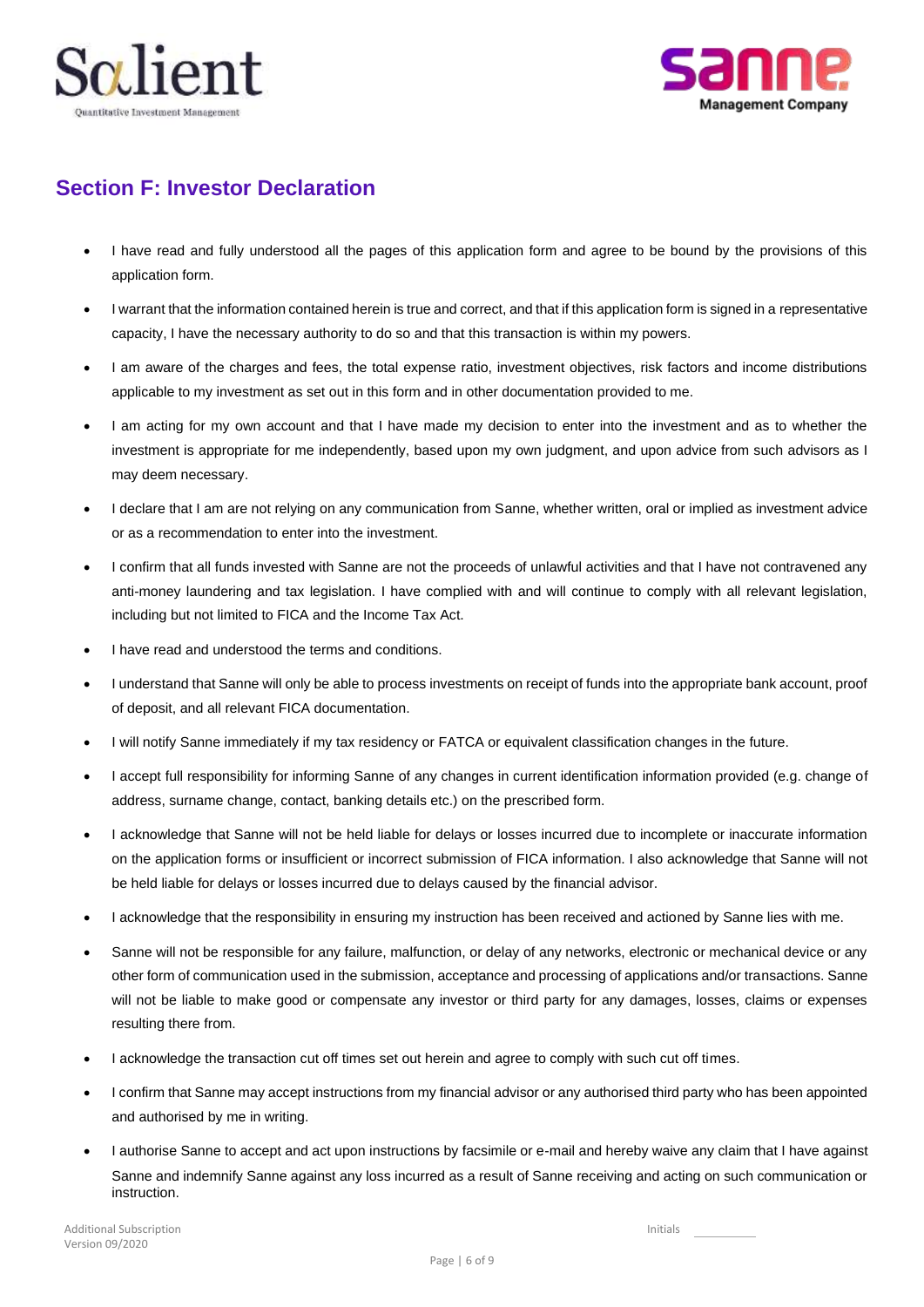



- I acknowledge and give consent that any personal information may be used by Sanne in the normal course of business to provide the products and services and Sanne may retain any information for purposes of investment transactions, processing and administration and to communicate directly with me. Personal information will not be given or sold to any third parties. Sanne will disclose or report personal information if and when required to do so by law or any regulatory authority, and to Sanne's employees (if relevant), or agents who require such information to carry out their duties.
- I acknowledge by investing in the fund/s included in this application form that my information may be shared with both Sanne, Co-named/Hosting Investment managers and for any regulatory purposes.
- I have read, received, noted and understood the following information:
	- o that I meet the requirements to qualify as a Qualified Investor, if applicable.
	- o the Minimum Disclosure Document (MDD);
	- o the Effective Annual Cost (EAC)
	- o Risk factors.
- I consider myself to be, or to be closely related or associated with, a Domestic Prominent Influential Person or a Foreign Prominent Public Official. A Prominent Influential Person is someone who has been entrusted with a prominent public function such e.g. Heads of State or Government, Senior Politicians, Senior Government Officials, Important political party officials, Senior executives of State-Owned corporations etc.

 $Yes( )$  No

If 'Yes,' please provide details:

| Authorised Signature: |       |   |          |    |  |            |        |     |  |
|-----------------------|-------|---|----------|----|--|------------|--------|-----|--|
| Name of Signatory:    |       |   |          |    |  |            |        |     |  |
| Capacity:             | Date: | d | $\alpha$ | mm |  | $y \mid y$ | $\vee$ | - y |  |

| Authorised Signature: |       |      |     |     |   |   |     |  |  |
|-----------------------|-------|------|-----|-----|---|---|-----|--|--|
| Name of Signatory:    |       |      |     |     |   |   |     |  |  |
| Capacity:             | Date: | - Cl | 'd- | m l | m | У | - V |  |  |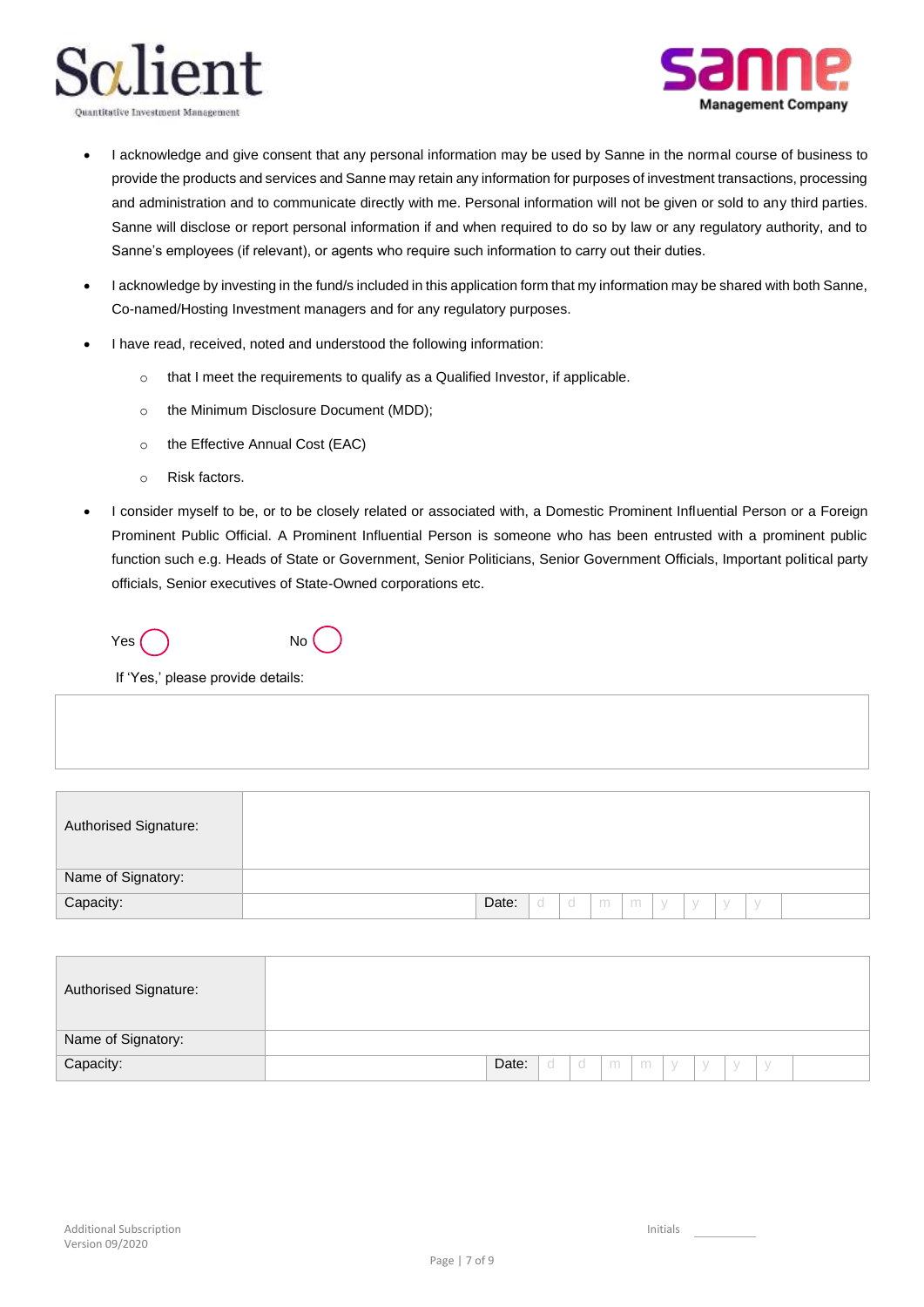



# **Section G: Mandatory Disclosure**

Collective Investment Schemes are generally medium to long-term investments. The value of participatory interests (units) or the investment may go down as well as up. Past performance is not necessarily a guide to future performance. Collective investment schemes are traded at ruling prices and can engage in borrowing and scrip lending (i.e. borrowing and lending of assets). The manager does not provide any guarantee, either with respect to the capital or the return of a portfolio. Different classes of participatory interests apply to these portfolios and are subject to different fees and charges. A schedule of fees, charges and maximum commissions, as well as a detailed description of how performance fees are calculated and applied, is available on request from Sanne.

Sanne does not provide any guarantee in respect of the capital or the return of the portfolio. Excessive withdrawals from the portfolio may place the portfolio under liquidity pressure and in such circumstances, a process of ring-fencing of withdrawal instructions and managed pay-outs over time may be followed. Commission and incentives may be paid, and if so, are included in the overall costs. The value of an investment is dependent on numerous factors which may include, but not limited to, share price fluctuations, interest and exchange rates and other economic factors. Where funds are invested in off-shore assets, performance is further affected by uncertainties such as potential constraints on liquidity and the repatriation of funds, macroeconomic risks, political risks, foreign exchange risks, tax risks, settlement risks and potential limitations on the availability of market information. Prices are published in accordance with the valuation frequency of the portfolio, on our website and local media. Additional information, including Key Investor Information Document, Minimum Disclosure Document, as well as other information relating to the portfolio is available, free of charge, on request from Sanne. The Manager ensures fair treatment of investors by not offering preferential fee or liquidity terms to any investor within the same strategy. The Manager of the CIS may, at its discretion, close the fund/s you have chosen to new investors and to additional investments by existing investors to make sure that it is managed in accordance with its mandate. A money market fund is not a bank deposit account and aims to maintain a constant price of 100 cents per participatory interest in such scheme. A Feeder fund may only invest in a single portfolio of a CIS which levy its own charges that could result in a higher fee structure for these funds. Foreign securities including foreign CISs may be included in underlying CIS portfolios. As a result, those CIS portfolios may face material risks. The volatility of the CIS may be higher and the liquidity of the underlying securities comprising the applicable portfolio of the CIS may be restricted due to relative market sizes and market conditions. The CIS's ability to settle securities and to repatriate investment income, capital or the proceeds of sales of securities may be adversely affected for multiple reasons including market conditions, macro-economic and political circumstances. A fund of funds is a portfolio that invests in portfolios of collective investment schemes (unit trusts) that levy their own charges, which could result in a higher fee structure for the fund of funds.

Sanne is registered and approved by the Financial Sector Conduct Authority ("the Authority") under the Collective Investment Scheme Control Act no. 45 of 2002 ("CISCA"). Sanne retains full legal responsibility for the portfolio. Salient Quantitative Investment Management (Pty) Ltd is an authorised Financial Services Provider (FSP Number 32647) under the FAIS Act to render investment management services. Rand Merchant Bank Trustee is the appointed trustee and can be contacted on 087 736 1732.

### **Compliance and Complaints**

Sanne takes your concerns and queries very seriously. If you are unsatisfied with the investment or the services received from Sanne, please contact our compliance officer. Sanne will acknowledge the complaint in writing and will inform the investor of the contact details of the persons involved in the resolution thereof. You can obtain our complaints policy and conflict of interest policy from our compliance department.